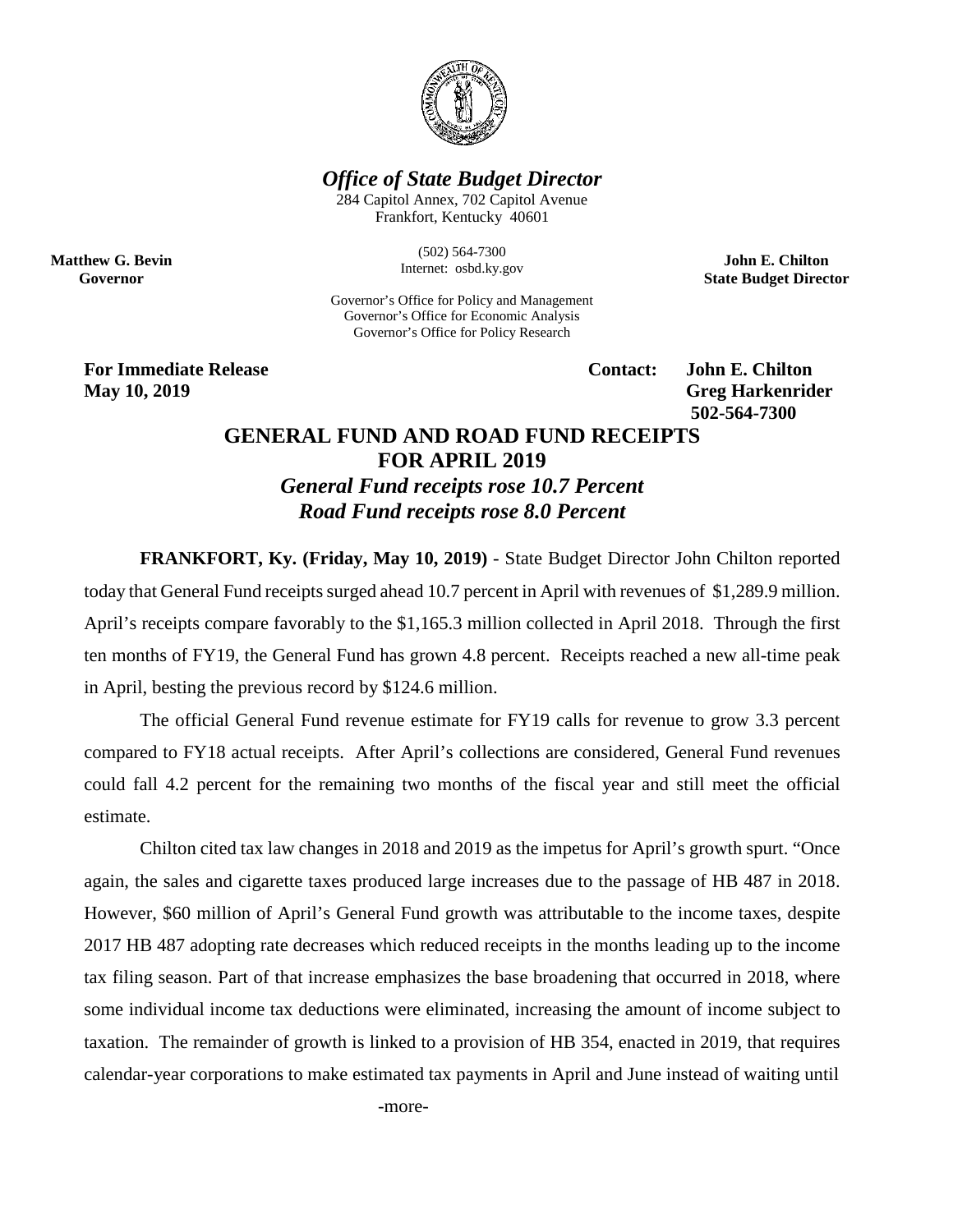June for one large payment. Since a portion of the corporation income tax revenue received in April would have been received in June, part of the April increase could be an acceleration of income tax revenue rather than pure economic growth. Nevertheless, April was an extremely positive month – creating a greater possibility that FY19 revenues may exceed the budgeted revenue estimates."

Among the major General Fund accounts:

- Individual income taxes fell marginally by 0.2 percent in April. Year-to-date collections are down 1.9 percent. Despite the annual decline, the returns submitted this 2019 filing season have helped offset some of the year-to-date declines in withholding due to the 2018 rate reduction.
- Corporation income tax receipts and the limited liability entity tax (LLET) grew 54.6 percent for the month and have risen 8.7 percent thus far in FY19. A portion of April's increase represents an acceleration of revenues that are normally received in June.
- Sales tax revenues grew by a surprising 12.3 percent in April. Sales tax collections have increased 8.8 percent through the first ten months of FY19, a pace slightly ahead of the official projections. In 2018, the sales tax was expanded to include many services that were not previously subject to tax.
- Cigarette taxes were up 100.8 percent for the month and have grown 70.6 percent for the first ten months of the fiscal year. The revenue increase coincides with the 83.3 percent increase in the cigarette tax from \$0.60 per pack to \$1.10 per 2018 HB 487.
- Property tax receipts rose 15.6 percent in April and are up 4.5 percent for the year.
- Coal severance tax receipts grew 30.7 percent in April. Year-to-date collections are down 1.2 percent.
- Lottery revenues in April exceeded last year's dividend payment by \$1.0 million and are up 4.4 percent for the fiscal year.

Road Fund receipts rose 8.0 percent in April with collections of \$145.6 million. Year-to-date collections have grown 3.4 percent compared to last year's total. The official Road Fund revenue estimate calls for a 0.3 percent decrease in receipts for the entire FY19. Based on year-to-date collections, revenues can fall 17.6 percent for the remainder of the fiscal year to meet that estimate.

Among the Road Fund accounts:

- Motor fuels receipts grew 1.4 percent in April due to an increase in gallons purchased.
- Motor vehicle usage collections rose 19.2 percent for the month with receipts of \$49.8 million following a poor performance in March. Year-to-date collections are up 4.9 percent.
- License and privilege taxes were up 3.8 in April. Year-to-date growth is a healthy 4.2 percent.
- Nontax receipts continued a high rate of growth, primarily due to income on investments. Growth in nontax receipts is a strong 32.7 percent thus far in FY19.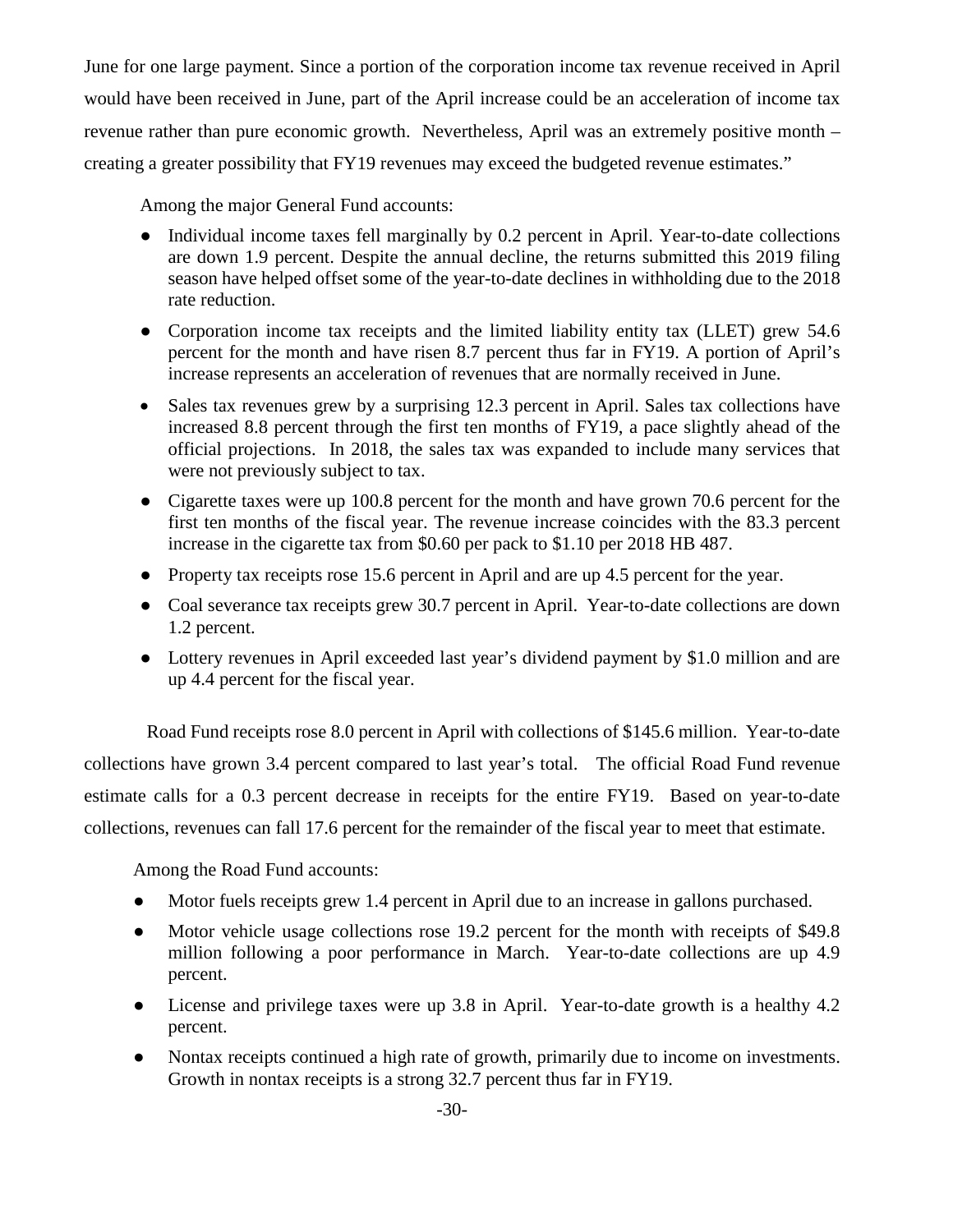Volume 57 Number 10

## KENTUCKY STATE GOVERNMENT REVENUE 1. GENERAL FUND REVENUE

|                                        | <b>APRIL</b>              | <b>APRIL</b><br>2018 | % Change          | <b>JULY THROUGH APRIL</b>     |                              |                      |
|----------------------------------------|---------------------------|----------------------|-------------------|-------------------------------|------------------------------|----------------------|
|                                        | 2019                      |                      |                   | FY 2019                       | FY 2018                      | % Change             |
| <b>TOTAL GENERAL FUND</b>              | \$1,289,943,725           | \$1,165,316,286      | 10.7%             | \$9,491,142,763               | \$9,055,675,317              | 4.8%                 |
| Tax Receipts                           | \$1,261,368,450           | \$1,140,696,366      | 10.6%             | \$9,190,794,540               | \$8,779,402,066              | 4.7%                 |
| Sales and Gross Receipts               | \$415,335,445             | \$359,722,364        | 15.5%             | \$3,877,154,342               | \$3,464,548,958              | 11.9%                |
| <b>Beer Consumption</b>                | 534,302                   | 527,136              | 1.4%              | 4,906,375                     | 5,038,040                    | -2.6%                |
| <b>Beer Wholesale</b>                  | 4,447,507                 | 4,808,144            | $-7.5%$           | 46,823,692                    | 48,397,608                   | $-3.3%$              |
| Cigarette                              | 31,298,909                | 15,590,256           | 100.8%            | 292,024,551                   | 171,166,432                  | 70.6%                |
| <b>Distilled Spirits Case Sales</b>    | 13,851                    | 13,798               | 0.4%              | 134,703                       | 128,594                      | 4.8%                 |
| <b>Distilled Spirits Consumption</b>   | 1,241,140                 | 1,264,045            | $-1.8%$           | 12,170,510                    | 11,785,536                   | 3.3%                 |
| <b>Distilled Spirits Wholesale</b>     | 4,205,629                 | 3,943,182            | 6.7%              | 40,313,496                    | 37,326,502                   | 8.0%                 |
| <b>Insurance Premium</b>               | 1,048,694                 | 66,116               | 1486.1%           | 111,646,388                   | 106,596,723                  | 4.7%                 |
| Pari-Mutuel                            | 1,752,783                 | 886,132              | 97.8%             | 11,074,511                    | 5,940,937                    | 86.4%                |
| Race Track Admission                   | $\mathbf{0}$              | 4,261                | ---               | 153,276                       | 163,718                      | $-6.4%$              |
| Sales and Use                          | 364,240,491               | 324,435,352          | 12.3%             | 3,255,893,438                 | 2,991,990,096                | 8.8%                 |
| <b>Wine Consumption</b>                | 221,983                   | 250,700              | $-11.5%$          | 2,608,178                     | 2,596,672                    | 0.4%                 |
| Wine Wholesale                         | 1,406,652                 | 1,332,271            | 5.6%              | 14,473,830                    | 14,343,078                   | 0.9%                 |
| <b>Telecommunications Tax</b>          | 3,127,431                 | 4,845,887            | $-35.5%$          |                               |                              | $-11.3%$             |
| <b>Other Tobacco Products</b>          | 1,776,841                 |                      | 1.2%              | 45,289,839                    | 51,077,490                   | 2.0%                 |
|                                        |                           | 1,755,085            |                   | 18,362,548                    | 17,998,205                   |                      |
| Floor Stock Tax                        | 19,231                    | 0                    | ---               | 21,279,009                    | (673)                        | ---                  |
| License and Privilege                  | \$1,793,914               | \$1,675,124          | 7.1%              | \$120,338,460                 | \$116,899,458                | 2.9%                 |
| Alc. Bev. License Suspension           | 20,000                    | 58,833               | -66.0%            | 258,757                       | 448,200                      | $-42.3%$             |
| <b>Corporation License</b>             | 1,413                     | 3,338                | ---               | 62,669                        | 6,769                        | 825.8%               |
| <b>Corporation Organization</b>        | 500                       | 0                    | ---               | 311,587                       | 48,121                       | 547.5%               |
| Occupational Licenses                  | 28,867                    | 28,294               | 2.0%              | 118,568                       | 140,701                      | $-15.7%$             |
| Race Track License                     | 0                         | 6,300                | $-100.0%$         | 218,375                       | 238,500                      | $-8.4%$              |
| <b>Bank Franchise Tax</b>              | 1,685,853                 | 1,514,606            | 11.3%             | 118,802,114                   | 115,449,034                  | 2.9%                 |
| <b>Driver License Fees</b>             | 57,281                    | 63,753               | $-10.2%$          | 566,390                       | 568,133                      | $-0.3%$              |
| <b>Natural Resources</b>               | \$10,867,318              | \$9,308,951          | 16.7%             | \$103,383,724                 | \$102,659,975                | 0.7%                 |
| <b>Coal Severance</b>                  | 8,923,113                 | 6,825,192            | 30.7%             | 74,836,109                    | 75,721,205                   | $-1.2%$              |
| Oil Production                         | 321,727                   | 516,738              | $-37.7%$          | 4,767,169                     | 4,230,584                    | 12.7%                |
| <b>Minerals Severance</b>              | 1,080,316                 | 981,651              | 10.1%             | 15,302,634                    | 14,842,452                   | 3.1%                 |
| <b>Natural Gas Severance</b>           | 542,161                   | 985,371              | $-45.0%$          | 8,477,811                     | 7,865,734                    | 7.8%                 |
|                                        |                           |                      |                   |                               |                              |                      |
| Income                                 | \$800,189,606             | \$740,132,991        | 8.1%              | \$4,431,602,929               | \$4,458,182,246              | $-0.6%$              |
| Corporation                            | 127,497,002               | 71,344,969           | 78.7%             | 435,999,042                   | 384,498,446                  | 13.4%                |
| Individual                             | 625,825,017               | 627,360,190          | $-0.2%$           | 3,815,361,097                 | 3,891,182,752                | $-1.9%$              |
| <b>Limited Liability Entity</b>        | 46,867,587                | 41,427,831           | 13.1%             | 180,242,790                   | 182,501,048                  | $-1.2%$              |
| Property                               | \$28,640,550              | \$24,786,223         | 15.6%             | \$602,952,441                 | \$576,931,327                | 4.5%                 |
| <b>Building &amp; Loan Association</b> | 0                         | 0                    |                   | 256,328                       | 31,401                       |                      |
| General - Real                         | 3,012,496                 | 2,644,706            | 13.9%             | 290,960,812                   | 280,584,775                  | 3.7%                 |
| General - Tangible                     | 26,991,097                | 21,534,215           | 25.3%             | 231,204,147                   | 225,945,672                  | 2.3%                 |
| Omitted & Delinquent                   | (5,624,556)               | (3,748,065)          | ---               | 12,381,472                    | 10,704,562                   | 15.7%                |
| <b>Public Service</b>                  | 4,224,310                 | 4,289,258            | $-1.5%$           | 66,112,889                    | 57,838,226                   | 14.3%                |
| Other                                  | 37,203                    | 66,109               | $-43.7%$          | 2,036,793                     | 1,826,690                    | 11.5%                |
| Inheritance Tax                        | \$2,596,907               | \$3,171,860          | $-18.1%$          | \$37,318,024                  | \$40,554,408                 | $-8.0%$              |
| Miscellaneous                          | \$1,944,710               | \$1,898,853          | 2.4%              | \$18,044,620                  | \$19,625,694                 | $-8.1%$              |
| <b>Legal Process</b>                   | 1,003,151                 |                      | 0.5%              | 10,666,753                    |                              | $-0.9\%$             |
|                                        |                           | 997,829              |                   |                               | 10,767,112                   |                      |
| T. V. A. In Lieu Payments<br>Other     | 941,559<br>0              | 877,300<br>23,724    | 7.3%<br>$-100.0%$ | 7,368,132<br>9,735            | 8,821,010<br>37,572          | $-16.5%$<br>$-74.1%$ |
| <b>Nontax Receipts</b>                 | \$27,522,533              | \$24,175,411         | 13.8%             | \$290,423,692                 | \$271,352,963                | 7.0%                 |
| <b>Departmental Fees</b>               | 970,894                   | 2,248,812            | $-56.8%$          | 11,225,500                    | 17,135,596                   | $-34.5%$             |
| PSC Assessment Fee                     | 269                       | 55                   | 385.1%            | 16, 142, 376                  | 15,840,076                   | 1.9%                 |
| Fines & Forfeitures                    | 2,058,409                 | 1,858,656            | 10.7%             | 16,904,371                    | 14,984,455                   | 12.8%                |
|                                        |                           | (1, 147, 056)        |                   |                               |                              |                      |
| Income on Investments<br>Lottery       | (1,219,876)<br>21,500,000 | 20,500,000           | ---<br>4.9%       | (10, 450, 690)<br>205,146,017 | (6, 595, 118)<br>196,500,000 | 4.4%                 |
| Miscellaneous                          | 4,212,836                 | 714,943              |                   |                               |                              | 53.7%                |
|                                        |                           |                      | ---               | 51,456,118                    | 33,487,953                   |                      |
| Redeposit of State Funds               | \$1,052,743               | \$444,509            | 136.8%            | \$9,924,531                   | \$4,920,288                  | 101.7%               |